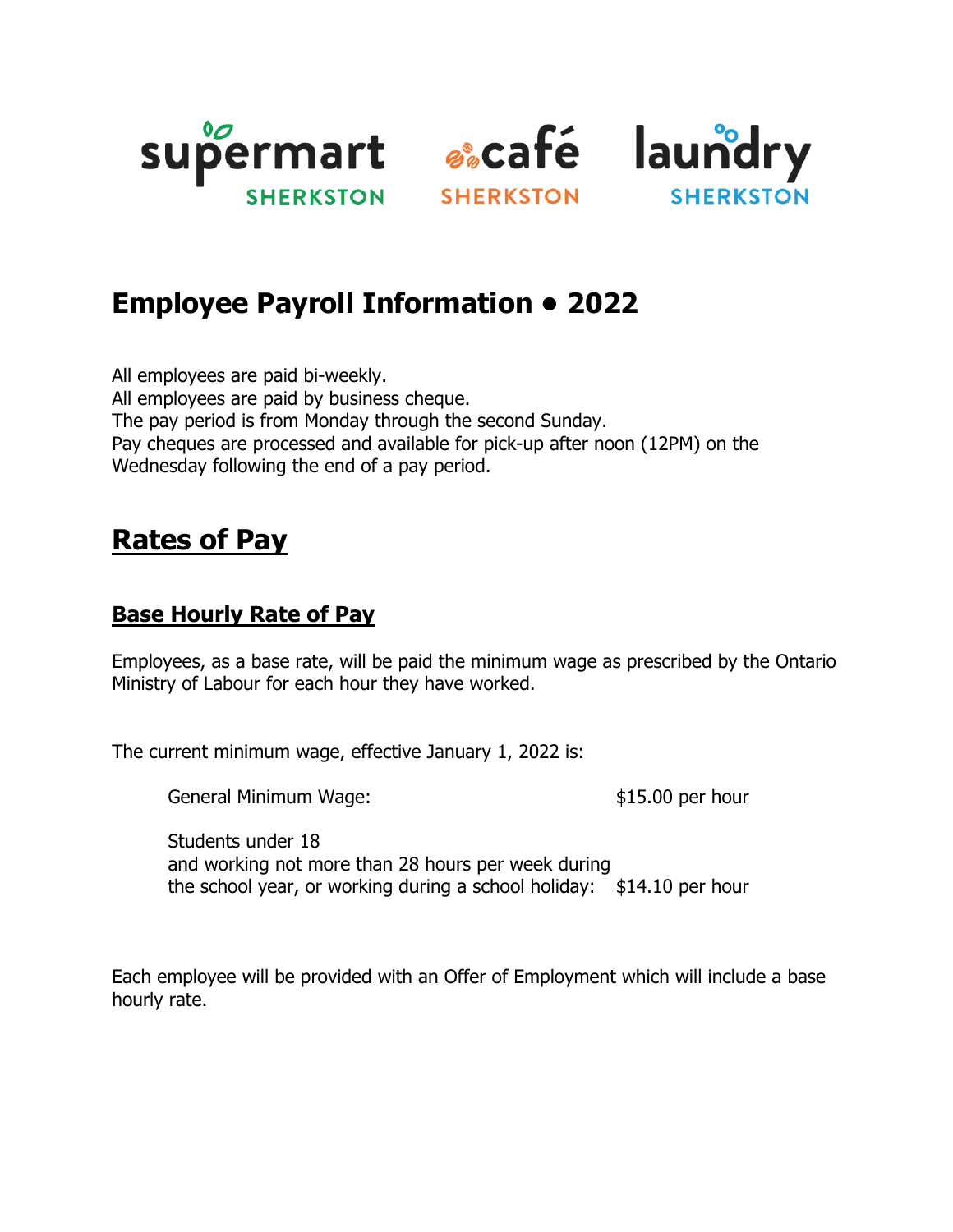## **Premium Hourly Rates of Pay: (in addition to the base rate)**

#### **Full-Time Premium: \$2.00 per hour**

Paid for each hour worked within a pay period where the total number of paid hours in the pay period is equal to or greater than 36 hours.

#### **Weekend Premium: \$1.00 per hour**

Paid for each hour worked between Saturday 12am and Monday 12am

#### **Late / Early Hours Premium: \$10.00 per hour**

Paid for each hour worked between 11pm – 7am.

#### **LCO Premium: \$2.00 per hour**

Paid for each hour worked in a scheduled LCO position.

#### **Training Coach Premium: \$0.50 per hour**

Paid for each hour worked as a designated Training Coach.

#### **First Aid Certification Premium: \$0.25 per hour**

Paid for each hour worked to an employee who holds valid Standard First Aid, CPR & AED certification and has filed a copy of their certificate with management.

#### **Short Notice Premium: \$1.50 - \$3.00 per hour**

Paid for each hour worked, as prescribed below, of a designated Short Notice Shift. Part of a Short Notice Shift =  $$1.50/hr$ All of a Short Notice Shift  $=$  \$3.00/hr

Short Notice Premium will be paid for every hour worked in a work day, if an employee picks up a minimum of three hours, or all of a Short Notice Shift, as well as working their regular scheduled hours. Subject to manager approval.

## **Late Summer (Retention) Premium: \$3.00 - \$5.00 per hour**

Paid for each hour worked during the specified period, as prescribed below. August  $27 - 31$  \$3.00 per hour September 1 - 4 \$5.00 per hour

#### **Statutory Holiday Weekend Premium: 1.5X Base Rate**

Paid for each hour worked between Saturday 12am and Monday 12am when the designated period occurs immediately before a statutory holiday Monday.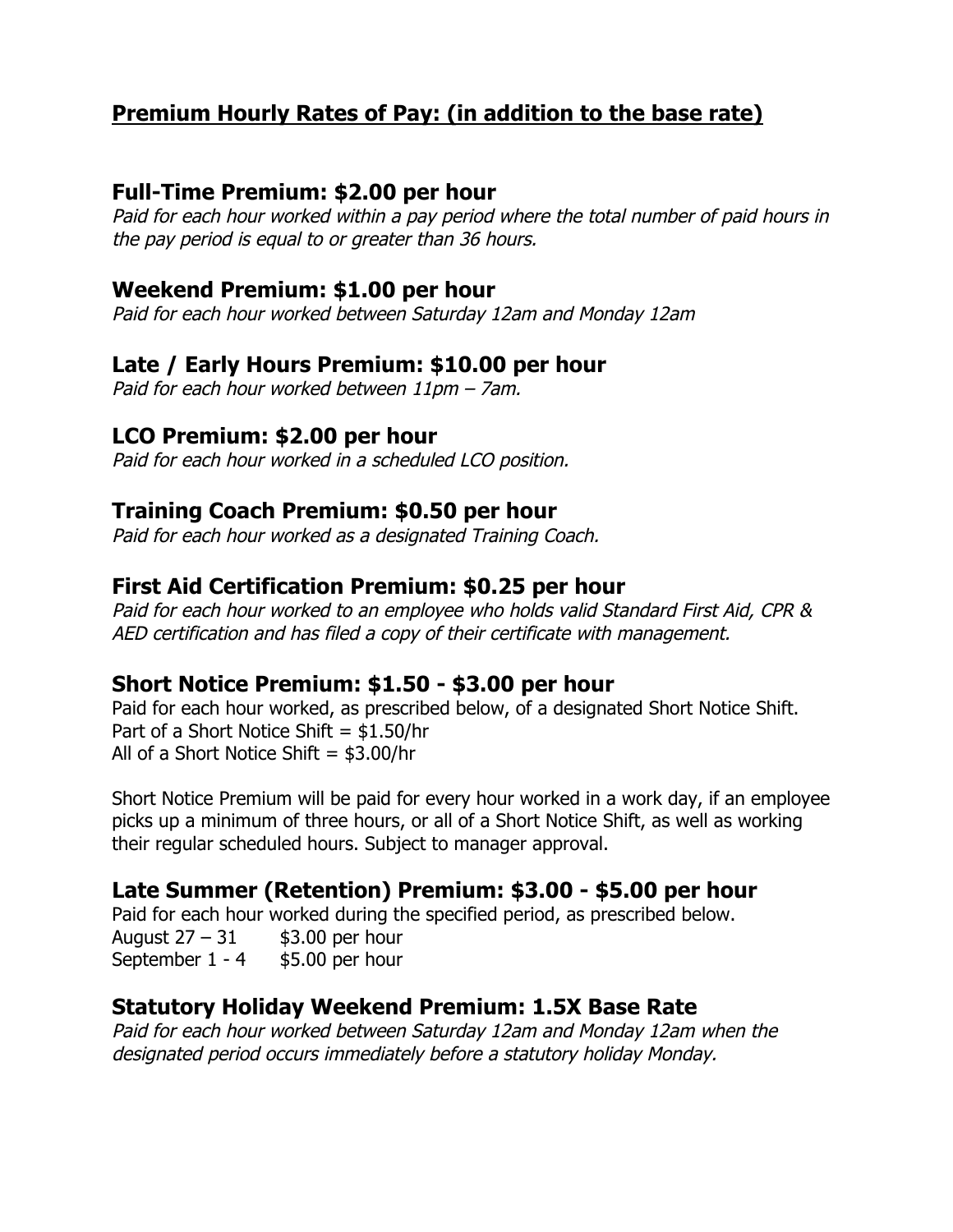## **Attendance Bonus**

Employees who successfully complete their term of employment will be eligible for the Attendance Bonus, as prescribed below.

Should an employee choose to leave their position of employment, or if an employee is terminated early, they will not be eligible, in part or in full, for the Attendance Bonus.

Employees who attend all scheduled shifts in their entirety over their employment term will be entitled to an Attendance Bonus equal one (1) eight-hour shift. (7.5 paid hours at the employee's base rate.)

The Attendance Bonus will be included on the final pay-cheque for qualifying employees.

## **Overtime Pay**

Overtime is any hour worked in excess of forty-four (44) paid hours per week. Overtime pay is paid out to employees each pay period at the rate of one-and-one-half times (1.5 x) the employee's regular rate of pay. Employee hours worked in a schedule week that are subject to Public Holiday Pay are not included in overtime pay calculations.

## **Public Holiday Pay**

All qualifying employees will be paid Public Holiday Pay. Public Holiday Pay will be issued in the form of a separate cheque. Public Holiday Pay will be issued together with the employee's regular pay cheque for the pay period in which the public holiday occurs.

The amount of public holiday pay to which an employee is entitled is all of the regular wages and vacation pay earned by the employee in the four weeks before the work week with the public holiday, divided by 20.

Employees who are scheduled to work on a public holiday will be paid Public Holiday Pay, plus Premium Pay at the rate of one and a half times (1.5x) the employee's regular rate of pay for each hour worked on that day.

## **Vacation Pay**

Vacation pay is paid out to employees each pay period at the standard rate of four per cent (4%) of an employee's gross wages.